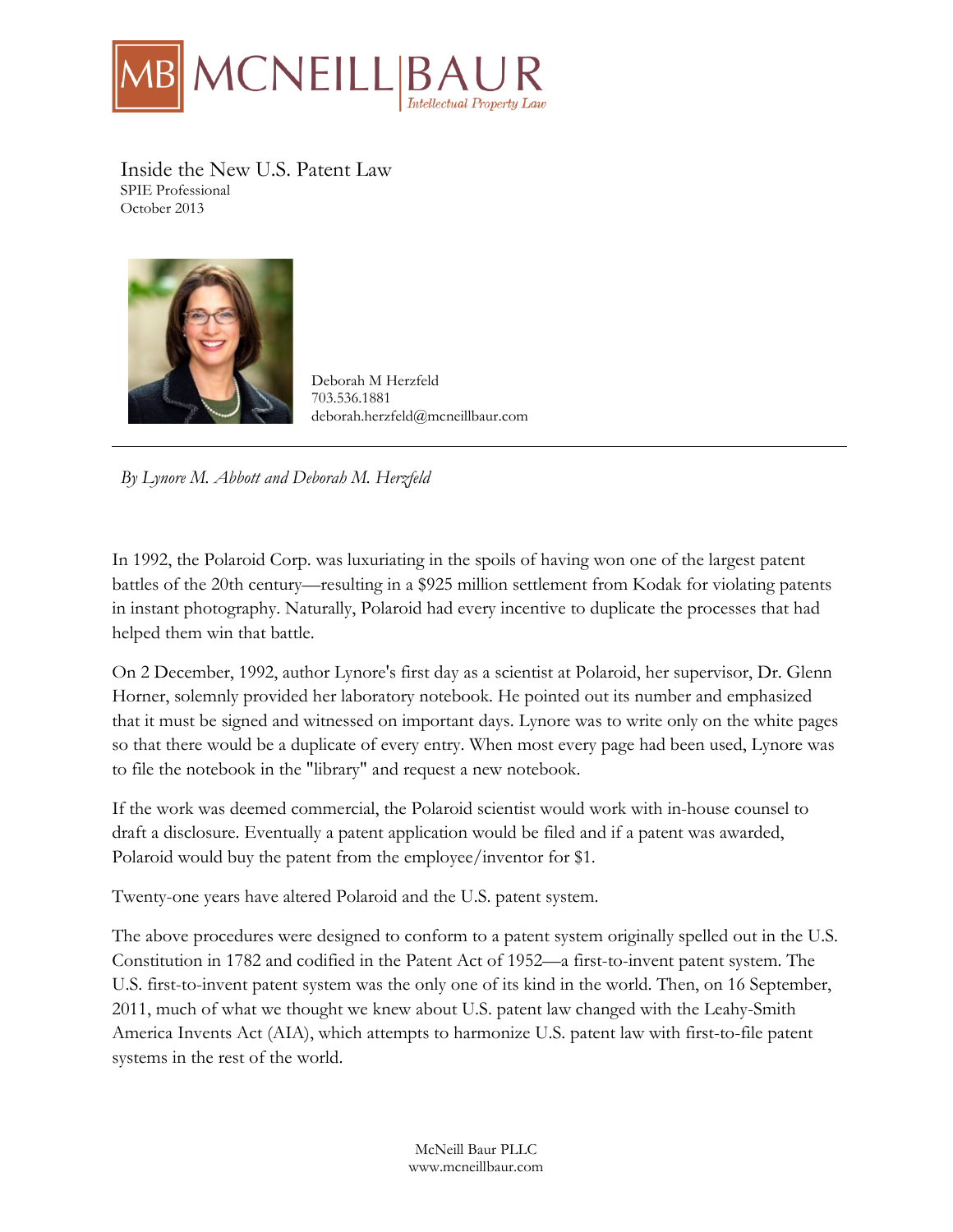The AIA staggered when changes would be rolled out. As of 16 March 2013, all the changes are now in effect for applications containing claims with an effective filing date after 15 March. Patents filed prior to 16 March 2013 will be grandfathered and treated under the laws in effect at the time of filing. It is estimated that U.S. patents will be subjected to pre-AIA, AIA, and even a combination of pre-AIA and AIA treatment until 2034.

# **Changes for Patent Filer**

The U.S. patent system is not truly "harmonized" with "first-to-file" patent systems elsewhere. Rather, as spelled out in the Constitution, patents are awarded to true inventors, and thus the U.S. system is now "first-inventor-to-file."

Proof of inventorship remains a fundamental requirement. Misrepresenting inventorship, under pre-AIA law, could make the patent invalid. In the AIA world, an inventor who is second to invent but first to file can be awarded the patent.

In the pre-AIA days, the gospel was the laboratory notebook—numbered, dated, and witnessed. In the AIA days, the laboratory notebook may be even more important as it may be the only item that definitively establishes independent invention. Pre-AIA, the inventor was the legal applicant for a patent. AIA allows for the assignee of the inventor's rights (e.g., the employer) to be the applicant. However, you must still keep track of those laboratory books, as only a true inventor has rights to assign. In addition, the U.S. legal system has generous discovery rules that will enable the entry of lab notebooks for evidence.

#### **Definition of Prior Art**

Pre-AIA law includes some geographic and temporal limitations on what could be "prior art." Under AIA, the definition of prior art has been expanded to include all public disclosures made and all patent applications filed before the effective filing date of the claimed invention anywhere in the world in any language. While there is a small class of "exceptions" to when public disclosures will not be considered prior art, the safest practice is to not disclose your work before getting a patent application on file.

With this larger pool of prior art, it will become more of a challenge for both large and small companies to adequately devote time and resources for prior art searches and review at the time of filing with the U.S. Patent and Trademark Office (USPTO). When you couple this new broader definition of prior art with the fact that U.S. litigation allows for extensive discovery, in all likelihood, you may not learn of damaging prior art until your issued patent is being challenged in litigation.

As an example, a Chinese patent application filed before, but published after, the date of your application, even if filed only in China is now considered prior art for a patent application filed in the United States.

#### **Patent Discounts and Premiums**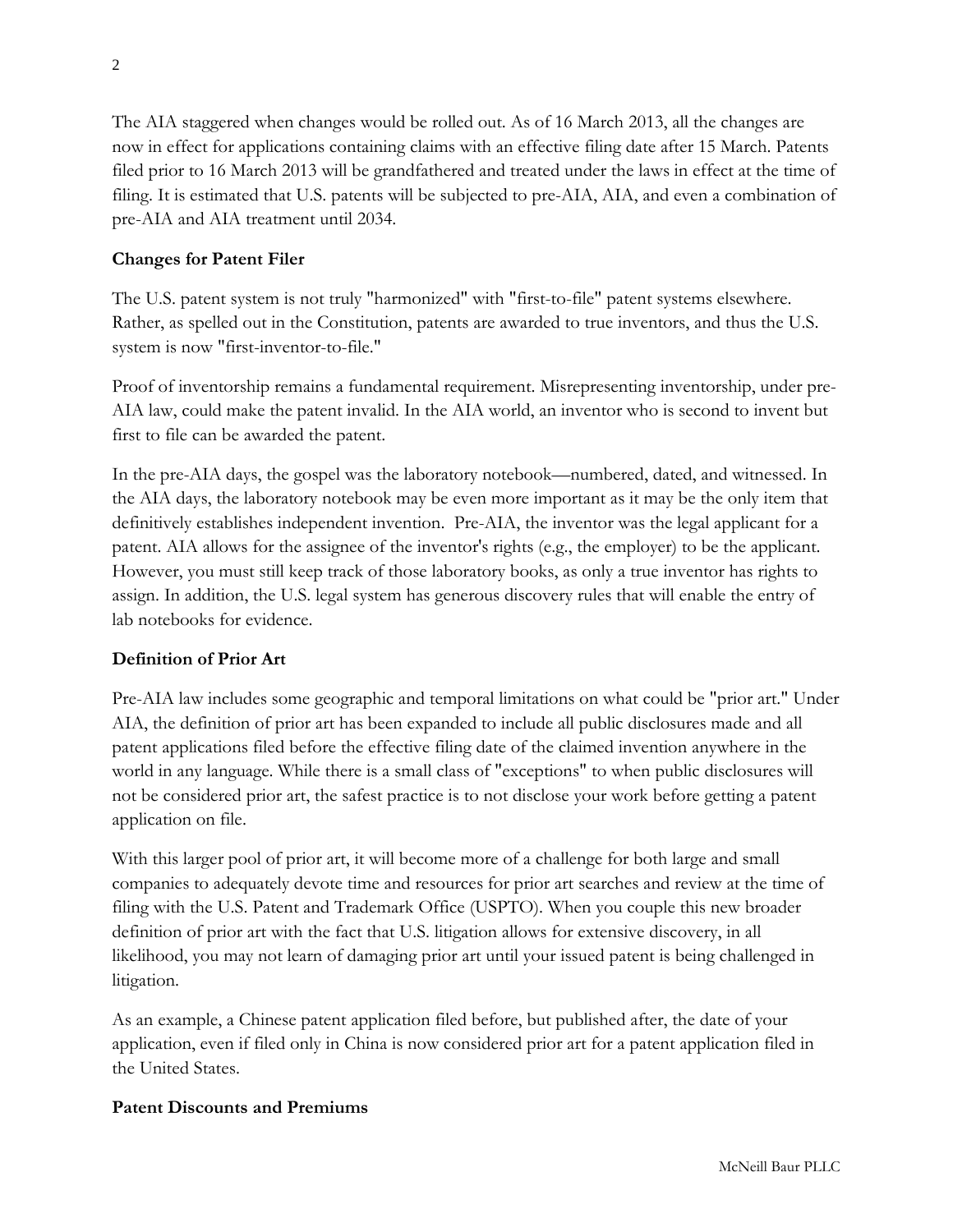Small businesses as defined by the Small Business Act qualify for a 50% discount off U.S. patent filing, searching, examining, issuing, appealing, and maintenance fees under new patent rules. Microentities can get a 75% discount.

The USPTO defines a micro-entity as one that qualifies as a USPTO-defined small entity with a gross income of not more than three times the U.S. median household income in the previous year.

A micro-entity also must not be named on more than four previously filed U.S. patent applications (unless required to do so by previous employment) and must not be under obligation to assign, grant, or convey a license or other ownership to another entity that does not meet the same income requirements as the inventor.

Patent applications at the USPTO have their file histories electronically available to the public as soon as the application publishes. If applicants paper file, the USPTO has to scan the documents into the file. Thus, in order to further discourage paper, AIA has tacked on a \$400 surcharge for dealing with your paper.

### **Virtual Marking of Patented Products**

It is important to detail the patents which cover your marketed products, including those covering the manufacture of your products.

This enables your customer to understand the patent protection you are providing them and also prevents your competitors from unwittingly treading down patent-protected avenues of innovation.

And it is incumbent upon the inventor to properly mark the products with patent numbers to clearly indicate which patents apply to which products.

As products get smaller and parts are interchanged, it can become difficult for manufacturers to be in compliance and be cost effective. In addition, as patents expire, it can be expensive to change packaging or product molds to remove the expired patents.

Therefore, the AIA allows products to be "virtually marked" by maintaining the proper patent details on a website and simply marking the products with the URL for those details.

#### **Changes for Patent Challengers**

Have you ever read a patent and said to yourself, "This is not unique. I was doing this 10, 20, even 30 years ago. What was the patent examiner thinking?" Then you read the references listed on the face of the patent and see that a key piece of prior art is missing.

The inventor, perhaps honestly, is new to the field and does not know the fundamental literature. Or, the examiner, who has hundreds of applications to examine and only limited time to do so, just did not understand the nuance of a particular reference that someone who practices every day would notice in an instant.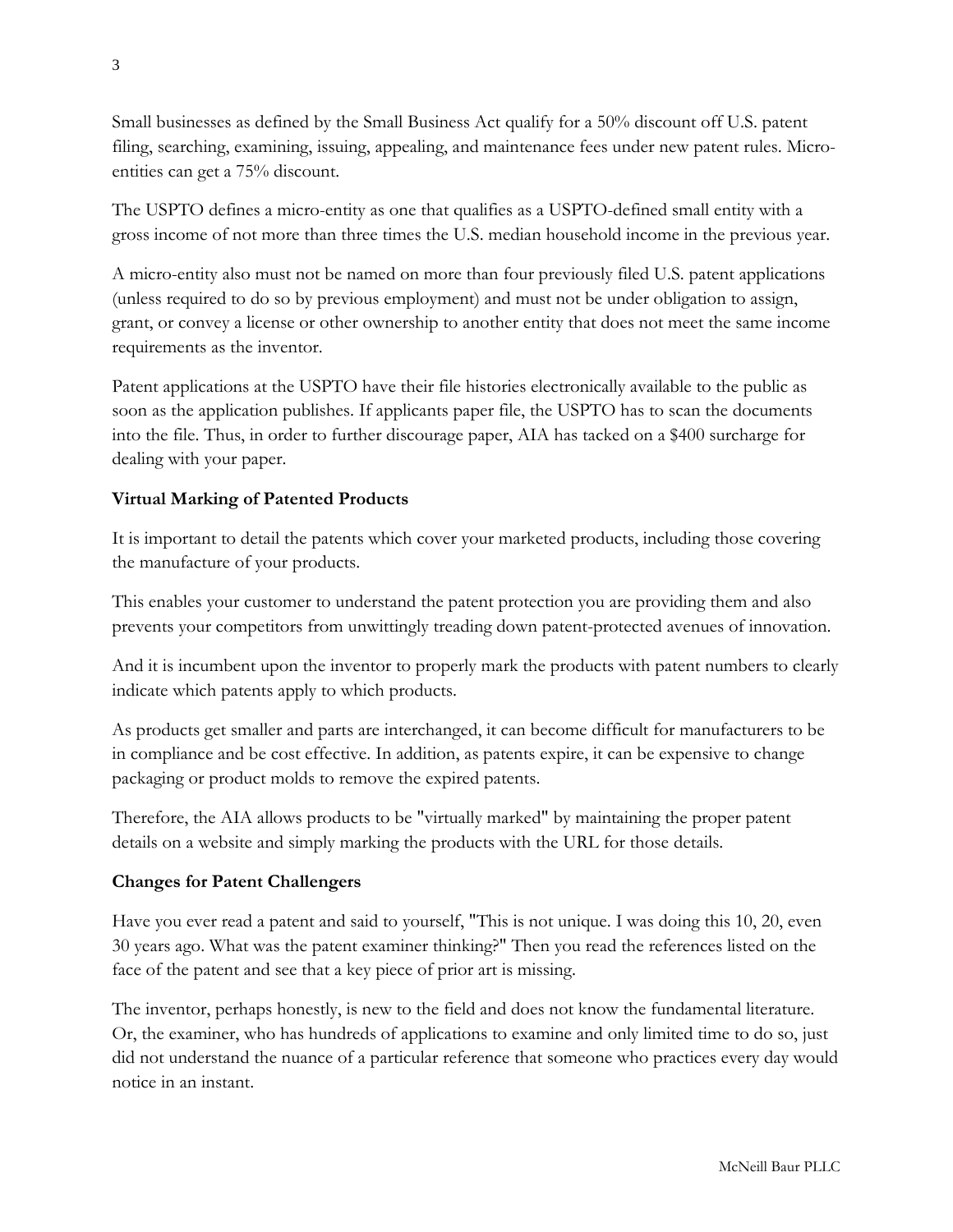Both pre-AIA and AIA law allow for post-patent challenges. Ex parte reexamination of the patent after issue continues to be an option to "challenge" an issued patent in the USPTO, as opposed to a courthouse. Ex parte re-examination is limited to challenges of a patent's claims for anticipation (35 U.S.C. § 102) or obviousness (35 U.S.C. § 103) with printed prior art.

Either the patent holder or a third party (frequently anonymously) can submit a request for ex parte re-examination to the USPTO. If the USPTO decides a patent should be re-examined, there is nothing that can be done to stop it from proceeding.

The AIA process also allows for an anonymous submission of prior art during the patent application process. Third parties have approximately six months after publication of the application to make the submission.

# **Re-examinations, Challenges and Reviews**

The pre-AIA inter partes re-examination, where the adverse party is not anonymous, is now split into either an inter partes review or a post-grant challenge.

In the past, the inter partes re-examination was similar to the ex parte re-examination discussed above, where the patent in view of the printed publications would be reviewed in the Central Reexamination Unit (a unit of specially trained examiners). Now, in the inter partes review, proceedings go directly to the Patent Trial and Appeal Board (PTAB) and may include new types of evidence, such as depositions of experts.

However, what the Patent Office is hoping you will do is use the post-grant review (PGR). PGR is available for patents that issue from applications filed after 15 March 2013, and a limited class of pre-defined patents. Up to nine months after such a patent has issued, a patent challenger may file a request for post-grant review. Unlike re-examinations, which are limited to challenges under anticipation and obviousness, based on printed prior art, a PGR petitioner will be able to request cancelation of patent claims "on any ground under paragraph (2) or (3) of section 282(b)."

Thus, a post-grant review petitioner can assert invalidity of patent claims on any ground, including patentable subject matter, utility, enablement, written description, and indefiniteness.

#### **Best Mode of Invention**

While it is highly suggested that the "best mode" of the invention be described in a patent application under the new U.S. patent rules, the failure to disclose best mode shall not be a basis on which the claims canceled in a post-issuance proceedings or held invalid in litigation.

The absence of describing the best mode is rumored to have become a favorite of patent attorneys in having claims or patents thrown out when the validity of a patent is challenged.

In another change, an entity now must show it has suffered a competitive injury as a result of false patent marking in order to sue for recovery of damages.